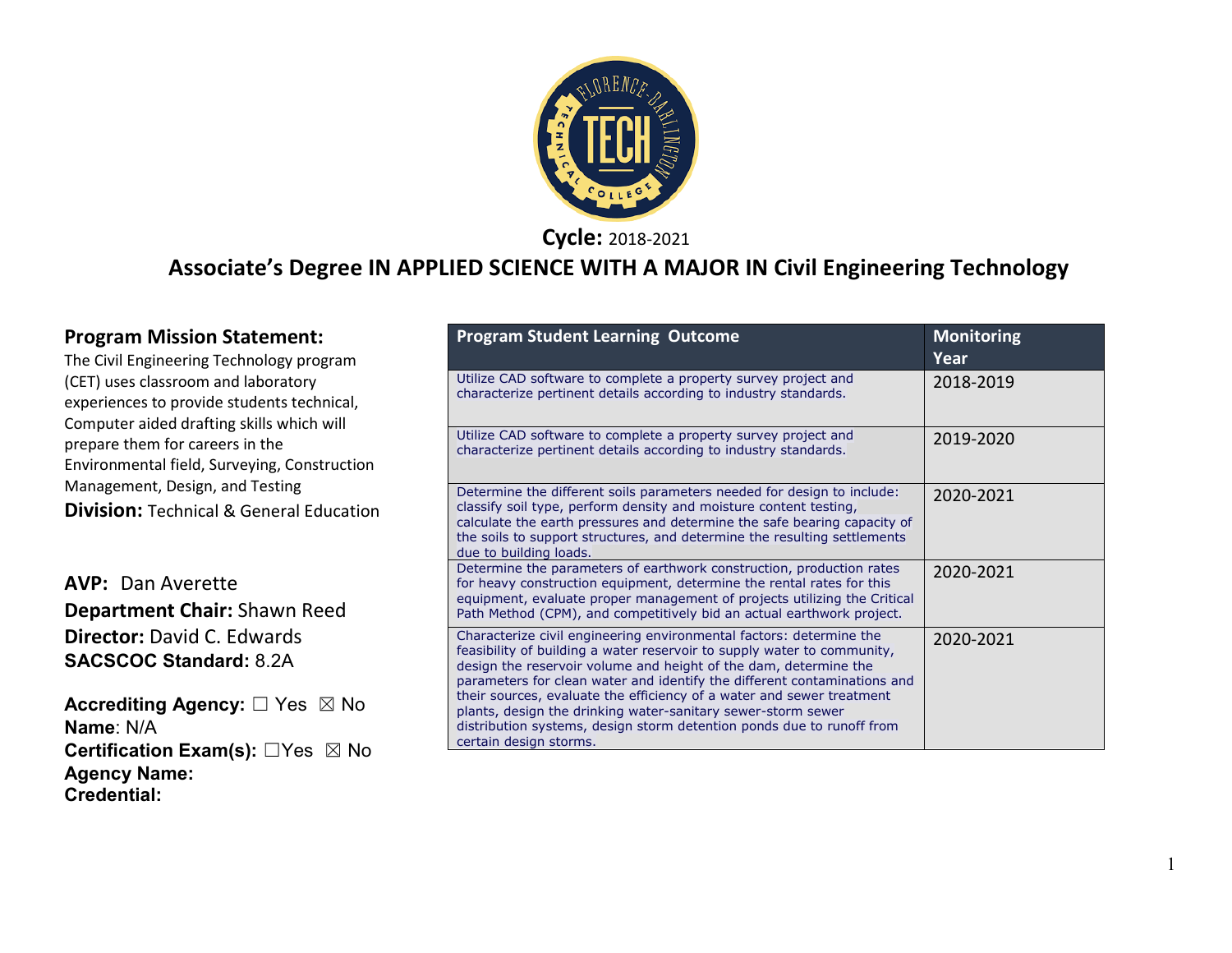| A. Program                                   | <b>B.</b> What      | C. Methods for                              | <b>D. Expected Level</b>                 | E. Data                           | <b>F. Results</b>                        | <b>G. Plan For Improvement</b>                      |
|----------------------------------------------|---------------------|---------------------------------------------|------------------------------------------|-----------------------------------|------------------------------------------|-----------------------------------------------------|
| <b>Student Learning</b>                      | courses             | <b>Outcomes</b>                             | of Program                               | <b>Collection</b>                 |                                          |                                                     |
| <b>Outcomes</b>                              | are                 | <b>Assessment</b>                           | Performance                              |                                   |                                          |                                                     |
|                                              | <b>PSLOs</b>        |                                             |                                          |                                   |                                          |                                                     |
|                                              | <b>Assessed</b>     |                                             |                                          |                                   |                                          |                                                     |
| What should the<br>graduates of your         | Where do<br>you see | How does your<br>program evaluate           | What is the expected<br>level of student | When will you<br>collect the data | What are the<br>results of the           | How will you use this<br>information to improve the |
| program be able to do?                       | evidence            | student/graduate                            | performance for the                      | needed to evaluate                | evaluation?                              | program                                             |
|                                              | that the            | skills/abilities?                           | program?                                 | the performance of                | <b>NOTE: include</b>                     |                                                     |
|                                              | student             |                                             |                                          | the program?                      | student ratio with                       |                                                     |
|                                              | can do              |                                             |                                          |                                   | all results.                             |                                                     |
|                                              | these<br>things?    |                                             |                                          |                                   |                                          |                                                     |
| <b>Applied Technologies:</b>                 | EGT 105             | Students will                               | 70% of students will                     | <b>Fall 2018</b>                  | 9/10 [90%] of the                        | The expected level of                               |
| Utilize CAD software to                      |                     | complete a                                  | achieve a 70% or                         |                                   | students met the                         | performance was met.                                |
| complete a property                          |                     | surveying term                              | better grade in the                      |                                   | objective.                               |                                                     |
| survey project and<br>characterize pertinent |                     | project. The project<br>will involve use of | project.                                 |                                   | The lowest                               |                                                     |
| details according to                         |                     | applicable software                         |                                          |                                   | assessment score                         |                                                     |
| industry standards.                          |                     | to characterize a                           |                                          |                                   | was 50%; the                             |                                                     |
|                                              |                     | specified property                          |                                          |                                   | highest score was                        |                                                     |
|                                              |                     | survey.                                     |                                          |                                   | 100%; the average<br>for this cohort was |                                                     |
|                                              |                     |                                             |                                          |                                   | 94%                                      |                                                     |
|                                              |                     |                                             |                                          |                                   |                                          |                                                     |
|                                              |                     |                                             |                                          |                                   |                                          |                                                     |
|                                              |                     |                                             |                                          |                                   |                                          |                                                     |
|                                              |                     |                                             |                                          |                                   |                                          |                                                     |
|                                              |                     |                                             |                                          |                                   |                                          |                                                     |
|                                              |                     |                                             |                                          |                                   |                                          |                                                     |
|                                              |                     |                                             |                                          |                                   |                                          |                                                     |

## **STUDENT LEARNING OUTCOMES FOR AAS.CET – 2018-2019**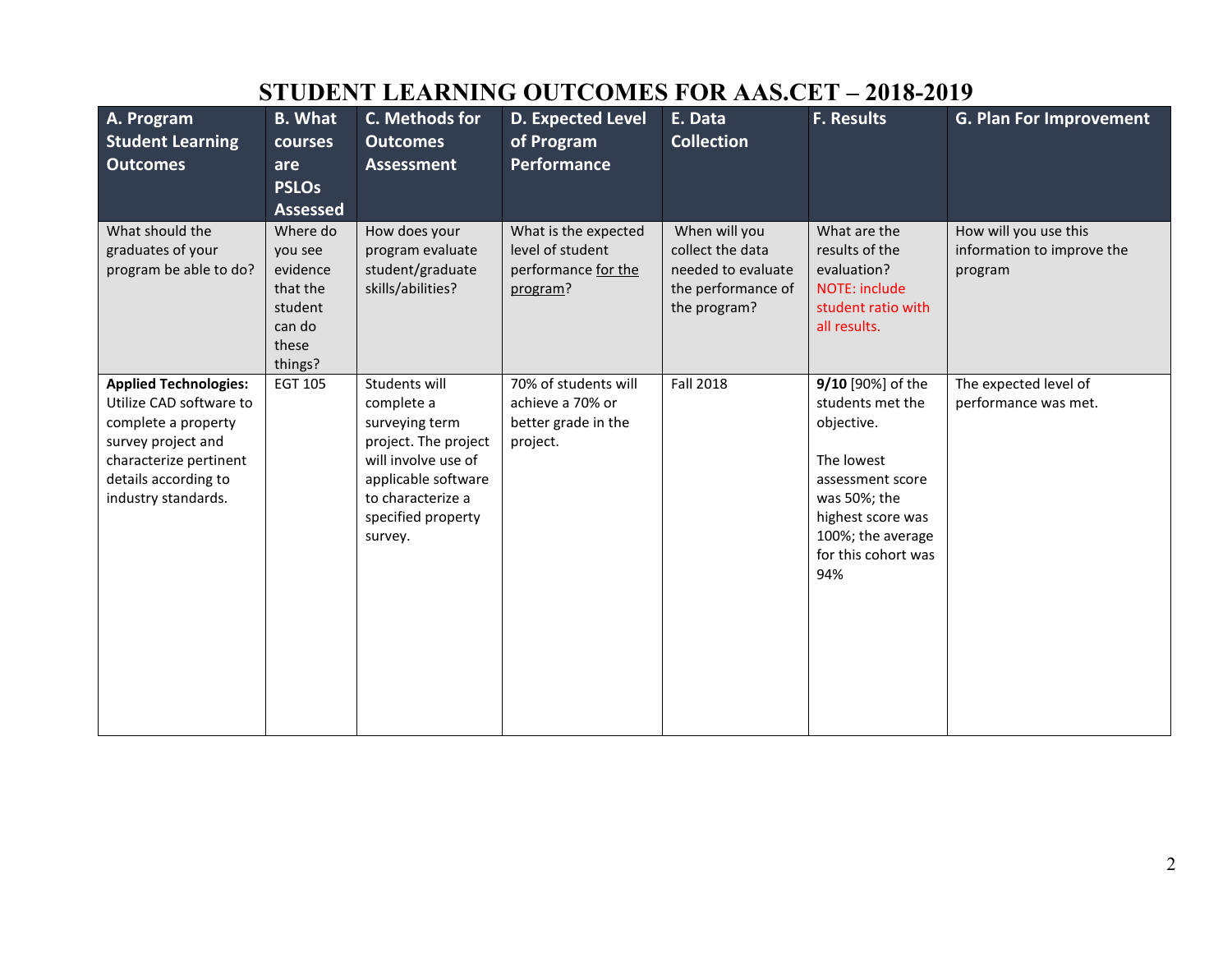## **STUDENT LEARNING OUTCOMES FOR AAS.CET – 2019-2020**

| A. Program<br><b>Student Learning</b><br><b>Outcomes</b>                                                                                                                      | <b>B.</b> What<br>courses<br>are<br><b>PSLOs</b><br><b>Assessed</b>                  | C. Methods for<br><b>Outcomes</b><br><b>Assessment</b>                                                                                                                                                                                                         | <b>D. Expected Level</b><br>of Program<br>Performance                       | <b>E. Data Collection F. Results</b>                                                          |                                                                                                                                                                                | <b>G. Plan For Improvement</b>                                                                                                                                                                                                                                                                                                                                                                                                                                                      |
|-------------------------------------------------------------------------------------------------------------------------------------------------------------------------------|--------------------------------------------------------------------------------------|----------------------------------------------------------------------------------------------------------------------------------------------------------------------------------------------------------------------------------------------------------------|-----------------------------------------------------------------------------|-----------------------------------------------------------------------------------------------|--------------------------------------------------------------------------------------------------------------------------------------------------------------------------------|-------------------------------------------------------------------------------------------------------------------------------------------------------------------------------------------------------------------------------------------------------------------------------------------------------------------------------------------------------------------------------------------------------------------------------------------------------------------------------------|
| What should the<br>graduates of your<br>program be able to do?                                                                                                                | Where do<br>you see<br>evidence<br>that the<br>student<br>can do<br>these<br>things? | How does your<br>program evaluate<br>student/graduate<br>skills/abilities?                                                                                                                                                                                     | What is the expected<br>level of student<br>performance for the<br>program? | When will you collect<br>the data needed to<br>evaluate the<br>performance of the<br>program? | What are the<br>results of the<br>evaluation?<br><b>NOTE: include</b><br>student ratio with<br>all results.                                                                    | How will you use this<br>information to improve the<br>program                                                                                                                                                                                                                                                                                                                                                                                                                      |
| <b>Applied Technologies:</b><br>Utilize CAD software to<br>complete a property<br>survey project and<br>characterize pertinent<br>details according to<br>industry standards. | <b>CET 105</b>                                                                       | Students will<br>complete a<br>surveying term<br>project concerning<br>contour line<br>assessment and<br>application to a plat<br>provided. The<br>project will involve<br>use of applicable<br>software to<br>characterize a<br>specified property<br>survey. | 70% of students will<br>achieve a 70% or<br>better grade in the<br>project. | Fall 2019                                                                                     | 9/11 [82%] of the<br>students met the<br>objective<br>The lowest<br>assessment score<br>was 30%; the<br>highest score was<br>100%; the average<br>for this cohort was<br>81.8% | The expected level of<br>performance was met.<br>However, overall performance<br>slipped slightly.<br>Faculty will explore an<br>alternative assessment<br>administered in CET 105 during<br>the next cycle. Within the<br>framework of CET 105, faculty<br>will utilize a series of graduated<br>labs to identify the challenges<br>students are experiencing with<br>property survey application to<br>CAD and to improve student<br>comprehension and assessment<br>performance. |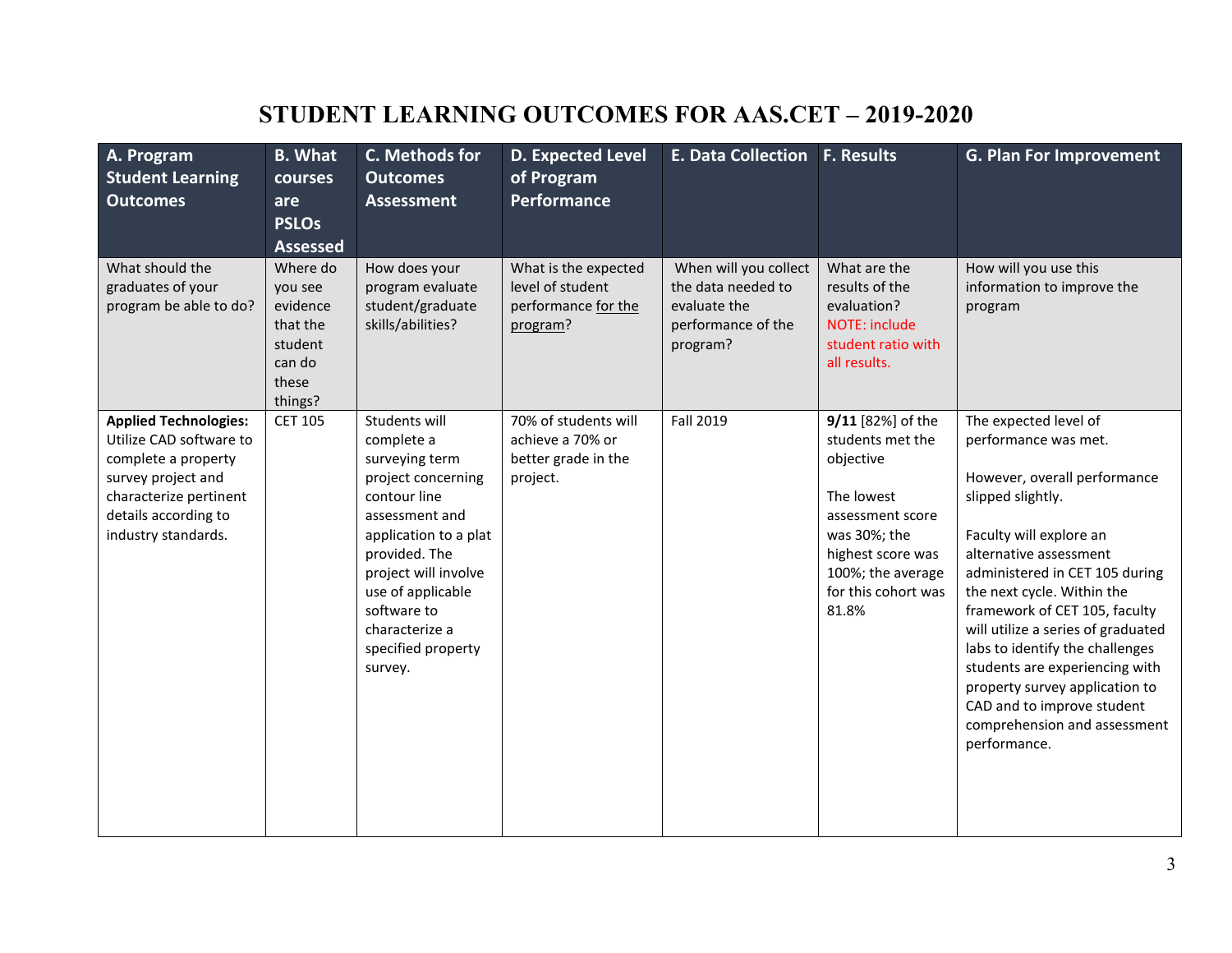| A. Program<br><b>Student Learning</b><br><b>Outcomes</b>                                                                                                                                                                                                                                                                                                                                    | <b>B.</b> What<br>courses<br>are<br><b>PSLOs</b><br><b>Assessed</b>                  | C. Methods for<br><b>Outcomes</b><br><b>Assessment</b>                                                                     | <b>D.</b> Expected Level<br>of Program<br>Performance                       | E. Data<br><b>Collection</b>                                                                  | <b>F. Results</b>                                                                                                                                                       | <b>G. Plan For Improvement</b>                                                                                                                                                                        |
|---------------------------------------------------------------------------------------------------------------------------------------------------------------------------------------------------------------------------------------------------------------------------------------------------------------------------------------------------------------------------------------------|--------------------------------------------------------------------------------------|----------------------------------------------------------------------------------------------------------------------------|-----------------------------------------------------------------------------|-----------------------------------------------------------------------------------------------|-------------------------------------------------------------------------------------------------------------------------------------------------------------------------|-------------------------------------------------------------------------------------------------------------------------------------------------------------------------------------------------------|
| What should the<br>graduates of your<br>program be able to do?                                                                                                                                                                                                                                                                                                                              | Where do<br>you see<br>evidence<br>that the<br>student<br>can do<br>these<br>things? | How does your<br>program evaluate<br>student/graduate<br>skills/abilities?                                                 | What is the expected<br>level of student<br>performance for the<br>program? | When will you<br>collect the data<br>needed to evaluate<br>the performance of<br>the program? | What are the<br>results of the<br>evaluation?<br><b>NOTE: include</b><br>student ratio with<br>all results.                                                             | How will you use this<br>information to improve the<br>program                                                                                                                                        |
| <b>Applied Technologies:</b><br>Determine the different<br>soils parameters needed<br>for design to include:<br>classify soil type,<br>perform density and<br>moisture content<br>testing, calculate the<br>earth pressures and<br>determine the safe<br>bearing capacity of the<br>soils to support<br>structures, and<br>determine the resulting<br>settlements due to<br>building loads. | <b>CET 216</b>                                                                       | Students will<br>complete a<br>comprehensive<br>construction project<br>concerning soil<br>mechanics detail and<br>design. | 70% of students will<br>achieve a 70% or<br>better grade in the<br>project. | <b>Fall 2020</b>                                                                              | 7/9 [78%] students<br>met the objective.<br>The lowest<br>assessment score<br>was 67.6%; the<br>highest score was<br>93.6%. The<br>average for this<br>cohort was 79.7% | The expected level of<br>performance was met.<br>Faculty will utilize an<br>assessment group during the<br>next cycle to identify specific<br>student challenges and<br>document student performance. |

# **STUDENT LEARNING OUTCOMES FOR AAS.CET -- 2020-2021**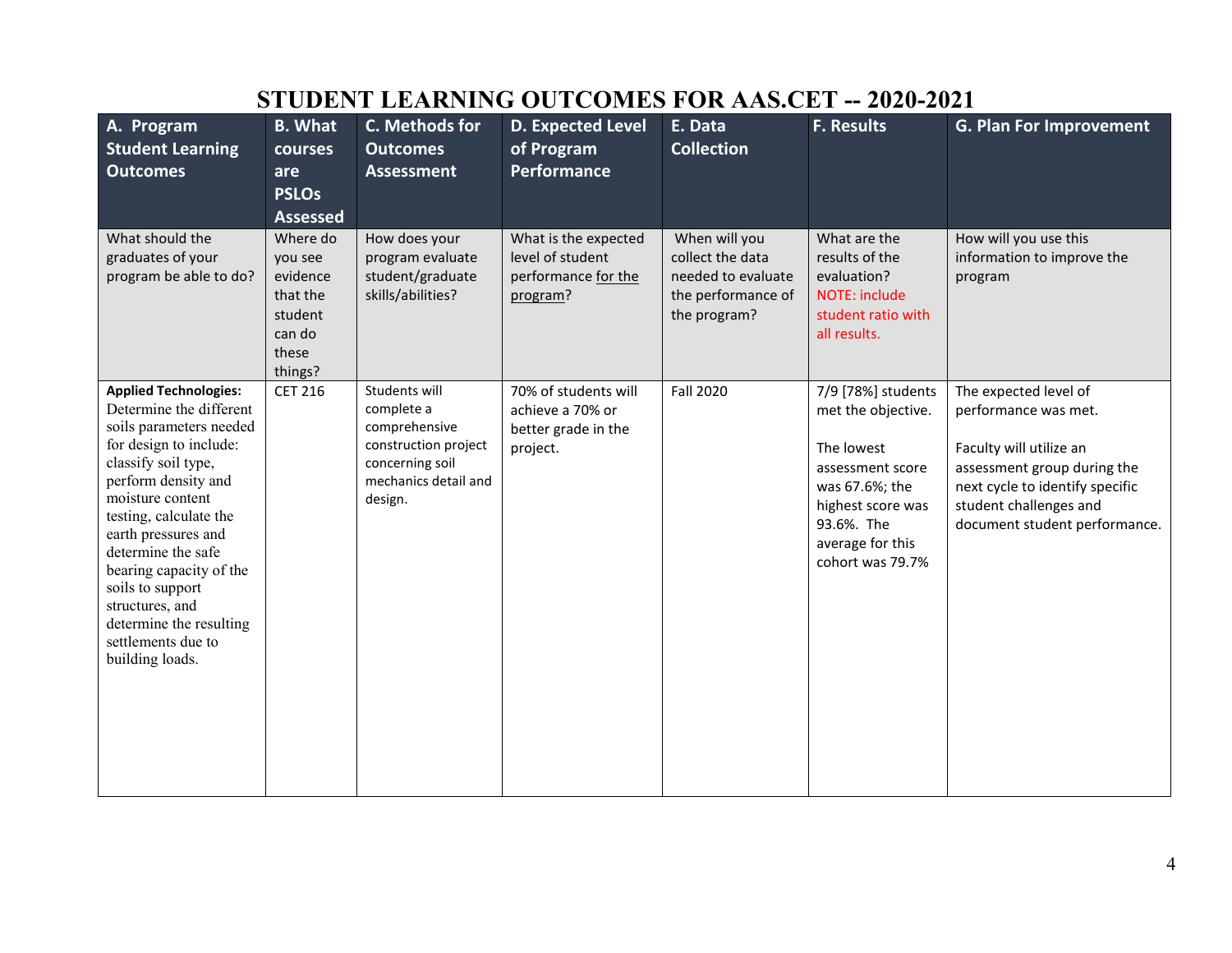## **STUDENT LEARNING OUTCOMES FOR AAS.CET–2020-2021**

| A. Program<br><b>Student Learning</b><br><b>Outcomes</b>                                                                                                                                                                                                                                                                                                         | <b>B.</b> What<br>courses<br>are PSLOs<br><b>Assessed</b>                         | C. Methods for<br><b>Outcomes</b><br><b>Assessment</b>                                                                                                                                                                                                                              | <b>D. Expected Level</b><br>of Program<br><b>Performance</b>                | E. Data<br><b>Collection</b>                                                                  | <b>F. Results</b>                                                                                                                                                           | <b>G. Plan For Improvement</b>                                 |
|------------------------------------------------------------------------------------------------------------------------------------------------------------------------------------------------------------------------------------------------------------------------------------------------------------------------------------------------------------------|-----------------------------------------------------------------------------------|-------------------------------------------------------------------------------------------------------------------------------------------------------------------------------------------------------------------------------------------------------------------------------------|-----------------------------------------------------------------------------|-----------------------------------------------------------------------------------------------|-----------------------------------------------------------------------------------------------------------------------------------------------------------------------------|----------------------------------------------------------------|
| What should the<br>graduates of your<br>program be able to do?                                                                                                                                                                                                                                                                                                   | Where do<br>you see<br>evidence<br>that the<br>student can<br>do these<br>things? | How does your<br>program evaluate<br>student/graduate<br>skills/abilities?                                                                                                                                                                                                          | What is the expected<br>level of student<br>performance for the<br>program? | When will you<br>collect the data<br>needed to evaluate<br>the performance of<br>the program? | What are the<br>results of the<br>evaluation?<br>NOTE: include<br>student ratio with<br>all results.                                                                        | How will you use this<br>information to improve the<br>program |
| <b>Applied Technologies:</b><br>Determine the<br>parameters of earthwork<br>construction, production<br>rates for heavy<br>construction equipment,<br>determine the rental<br>rates for this equipment,<br>evaluate proper<br>management of projects<br>utilizing the Critical Path<br>Method (CPM), and<br>competitively bid an<br>actual earthwork<br>project. | <b>CET 235</b>                                                                    | Students will be given<br>a project concerning<br><b>Critical Path Method</b><br>(CPM) Schedule and<br>analyze for pertinent<br>schedule parameters.<br>Students will also<br>analyze concrete<br>formwork pressures<br>and determine subject<br>temporary formwork<br>suitability. | 70% of students will<br>achieve a 70% or<br>better grade in the<br>project. | Spring 2021                                                                                   | 5/5 [100%]<br>students met the<br>objective.<br>The lowest<br>assessment score<br>was 76.3%; the<br>highest score was<br>87.9%; the average<br>for this cohort was<br>81.0% | The expected level of<br>performance was met.                  |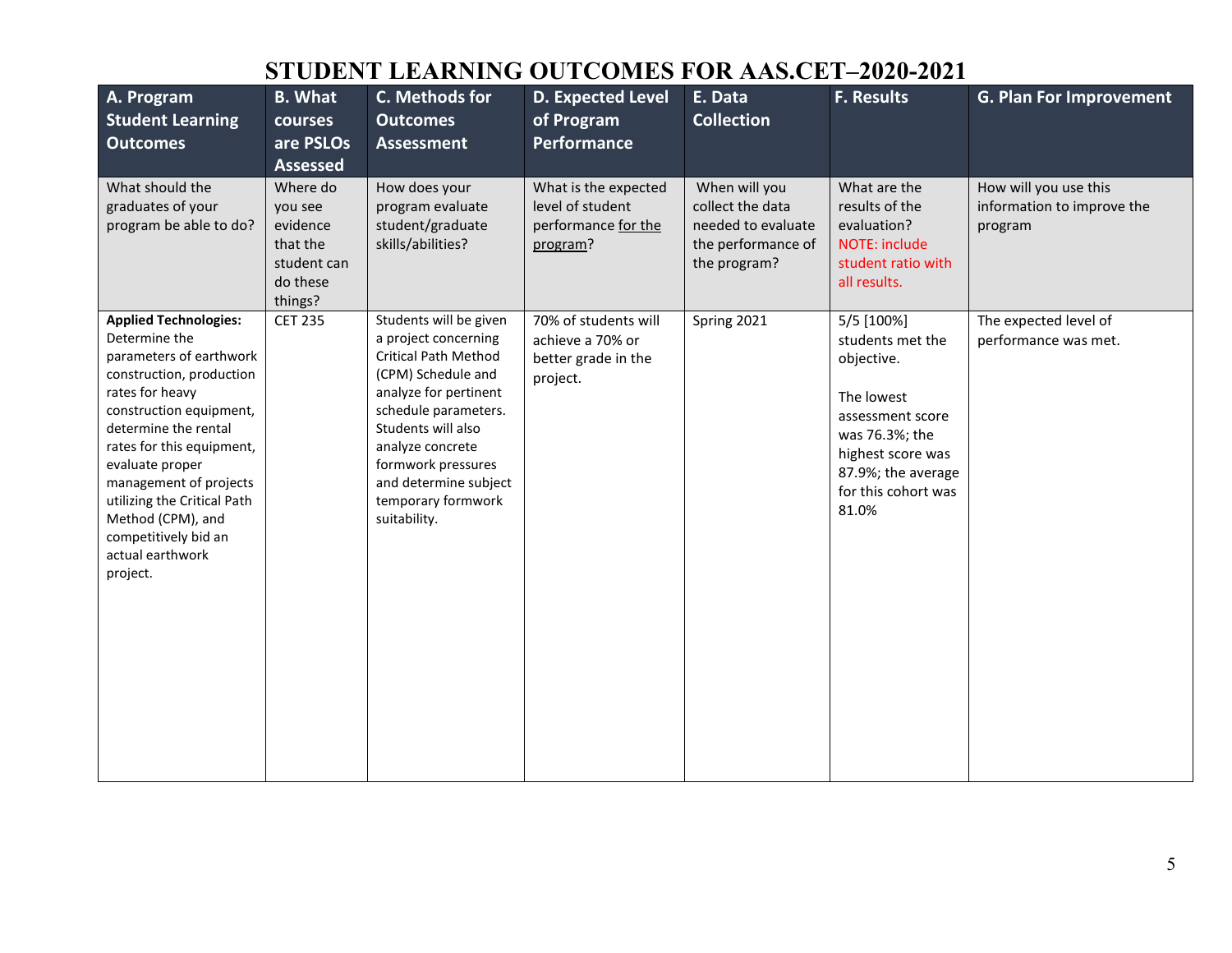## **STUDENT LEARNING OUTCOMES FOR AAS.CET–2020-2021**

| A. Program<br><b>Student Learning</b><br><b>Outcomes</b>                                                                                                                                                                                                                                                                                                                                                                                                                                                                                                                                                                    | <b>B.</b> What<br>courses are<br><b>PSLOs</b><br><b>Assessed</b>               | C. Methods for<br><b>Outcomes</b><br><b>Assessment</b>                                                                                                                                                              | <b>D. Expected Level</b><br>of Program<br><b>Performance</b>                | E. Data<br><b>Collection</b>                                                                  | <b>F. Results</b>                                                                                                                                                       | <b>G. Plan For Improvement</b>                                                                                                                                         |
|-----------------------------------------------------------------------------------------------------------------------------------------------------------------------------------------------------------------------------------------------------------------------------------------------------------------------------------------------------------------------------------------------------------------------------------------------------------------------------------------------------------------------------------------------------------------------------------------------------------------------------|--------------------------------------------------------------------------------|---------------------------------------------------------------------------------------------------------------------------------------------------------------------------------------------------------------------|-----------------------------------------------------------------------------|-----------------------------------------------------------------------------------------------|-------------------------------------------------------------------------------------------------------------------------------------------------------------------------|------------------------------------------------------------------------------------------------------------------------------------------------------------------------|
| What should the<br>graduates of your<br>program be able to do?                                                                                                                                                                                                                                                                                                                                                                                                                                                                                                                                                              | Where do you<br>see evidence<br>that the<br>student can<br>do these<br>things? | How does your<br>program evaluate<br>student/graduate<br>skills/abilities?                                                                                                                                          | What is the expected<br>level of student<br>performance for the<br>program? | When will you<br>collect the data<br>needed to evaluate<br>the performance of<br>the program? | What are the<br>results of the<br>evaluation?<br><b>NOTE: include</b><br>student ratio with<br>all results.                                                             | How will you use this<br>information to improve the<br>program                                                                                                         |
| <b>Applied Technologies:</b><br>Characterize civil<br>engineering<br>environmental factors:<br>determine the feasibility<br>of building a water<br>reservoir to supply water<br>to community, design<br>the reservoir volume<br>and height of the dam,<br>determine the<br>parameters for clean<br>water and identify the<br>different contaminations<br>and their sources,<br>evaluate the efficiency<br>of a water and sewer<br>treatment plants, design<br>the drinking water-<br>sanitary sewer-storm<br>sewer distribution<br>systems, design storm<br>detention ponds due to<br>runoff from certain<br>design storms. | <b>CET 218</b>                                                                 | Students will<br>complete a project<br>that characterizes<br>open channel flows<br>and flows through a<br>pipe system.<br>Students will<br>evaluate drinking<br>and wastewater<br>treatment facility<br>parameters. | 70% of students will<br>achieve a 70% or<br>better grade in the<br>project. | Spring 2021                                                                                   | 5/6 [83%] students<br>met the objective.<br>The lowest<br>assessment score<br>was 66.9%; the<br>highest score was<br>94.5%; the average<br>for this cohort was<br>77.7% | The expected level of<br>performance was met.<br>Faculty will develop and employ<br>and assessment related to storm<br>detention pond detail and<br>design parameters. |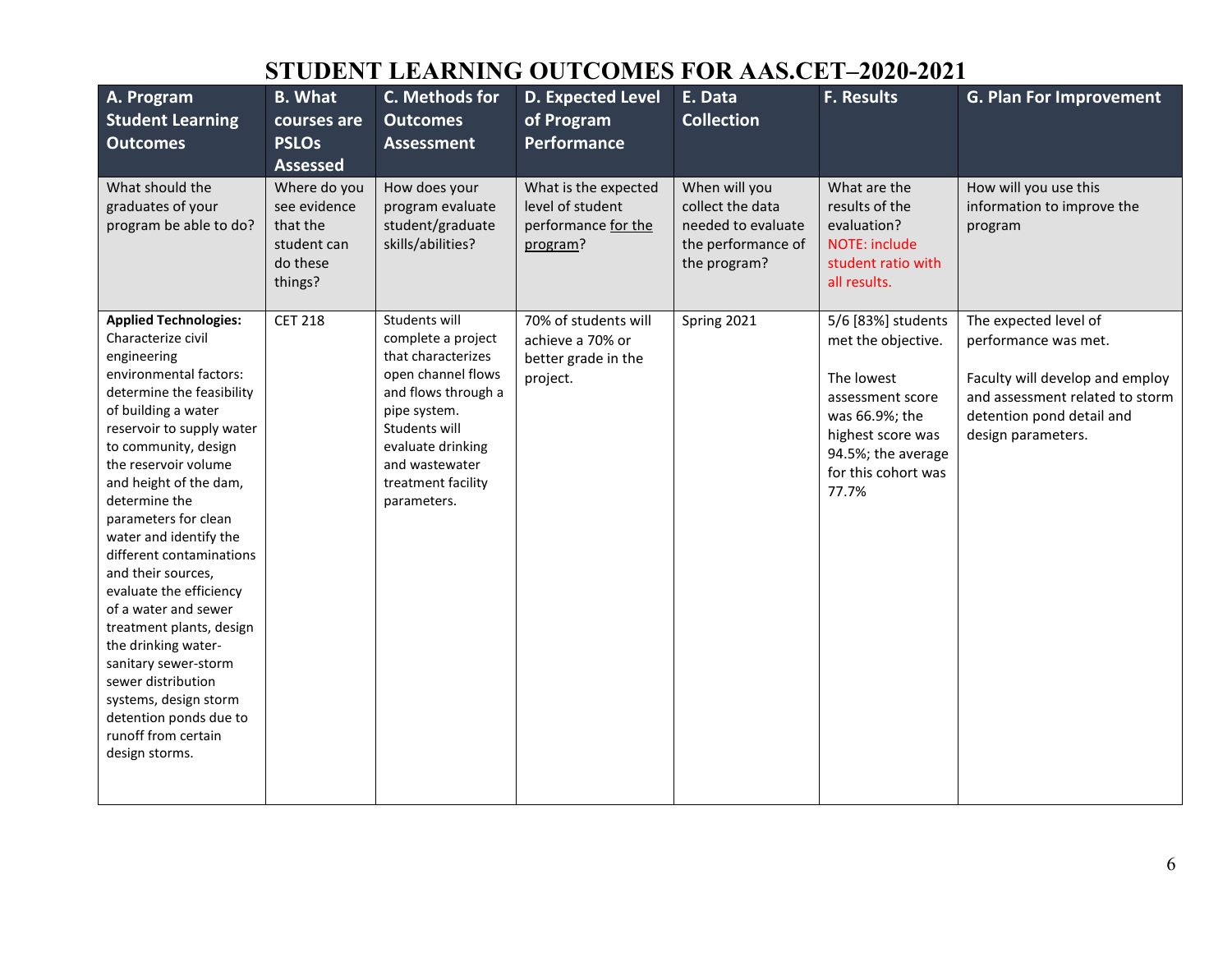## **CONTINUOUS STUDENT IMPROVEMENT**

#### **This Cycle's Results and Comparison to Last Cycle's and Recommended Actions:**

Focus on current documentation centers on program student learning objectives instead of an integrated PSLO/CSLO approach; we are assessing student performance to align with this shift of focus. Overall student performance met goals for this round of assessments. In the current evaluation cycle performance was consistent across a broad range of assessments & learning objectives. The difficulty and scope of future cycle assessments will be increased; we will document student performance.

We have added a quantitative analysis component/computer technology component to all Engineering Technology Curricula to boost critical thinking/reasoning skills. We will be monitoring student performance moving forward. With respect to the EGT/CET contour assessment, there was a discrete observed drop in student performance. A different assessment will be utilized in the next cycle and said assessment will be administered within another course. Faculty will use a series of targeted assessments to address the student difficulties with creation and characterization of contour line topography. We will reassess student performance in that cycle and make further recommendations.

Faculty will develop and employ an assessment related to storm detention pond detail and design parameters for Environmental Systems Technology coursework.

CET Enrollment has been trending downward over the past three years. We need to connect with potential students earlier in their scholastic career to illustrate the viability of Engineering Technology careers and the breadth of opportunities available.

An equally important challenge is the Fall to Fall Retention rates. It is imperative to develop mentoring and STEM student support initiatives for engineering technology students to ensure continued progress and improve graduation rates. Note that job placement has remained good throughout the cycle.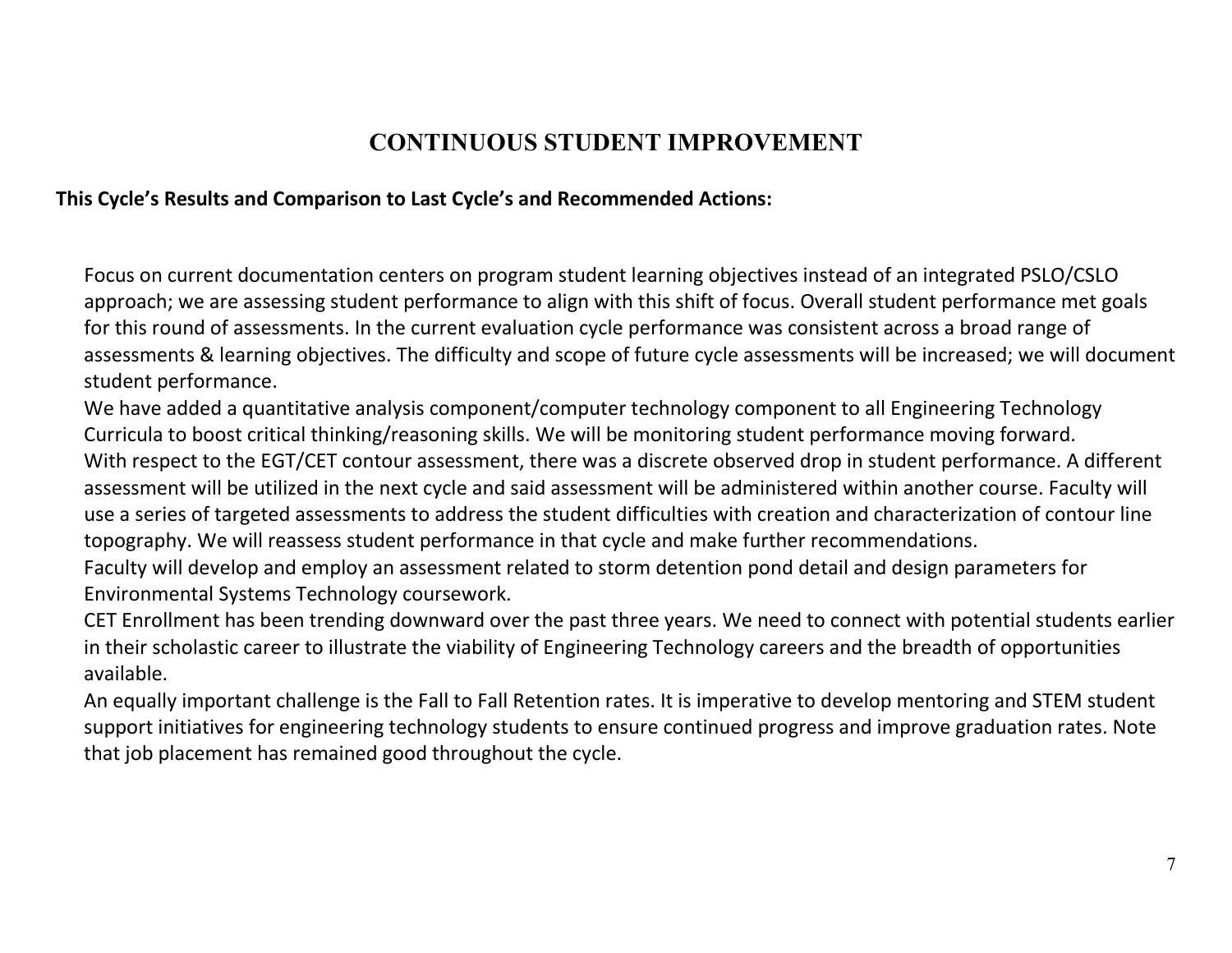#### **PROGRAM VITAL STATISTICS**

| <b>Indicator</b>                                                                                                        | <b>Trend Analysis</b>                                                                                                                                                                                                                                                                                                                                      | <b>Action Plans</b>                                                                                                                                                                                                                      |
|-------------------------------------------------------------------------------------------------------------------------|------------------------------------------------------------------------------------------------------------------------------------------------------------------------------------------------------------------------------------------------------------------------------------------------------------------------------------------------------------|------------------------------------------------------------------------------------------------------------------------------------------------------------------------------------------------------------------------------------------|
| <b>Program Enrollment</b><br>60<br>50<br>40<br>30<br>20<br>10<br>U<br>2017-2018<br>2018-2019<br>■2019-2020<br>2020-2021 | Enrollment has been trending<br>downward over the past three years.<br>COVID-19 has exacerbated the trend<br>and placed a barrier to enrollment<br>increases. As the effects of the<br>pandemic diminish, enrollment is<br>expected to rebound due to the<br>breadth of industries and technology<br>in the area and their associated<br>employment needs. | Enrollment Action plans will<br>include an emphasis on<br>connecting students to<br>emerging CET technologies.<br>Faculty will use laboratory to<br>explore these technologies;<br>field trips and/or seminars will<br>also be utilized. |
|                                                                                                                         |                                                                                                                                                                                                                                                                                                                                                            |                                                                                                                                                                                                                                          |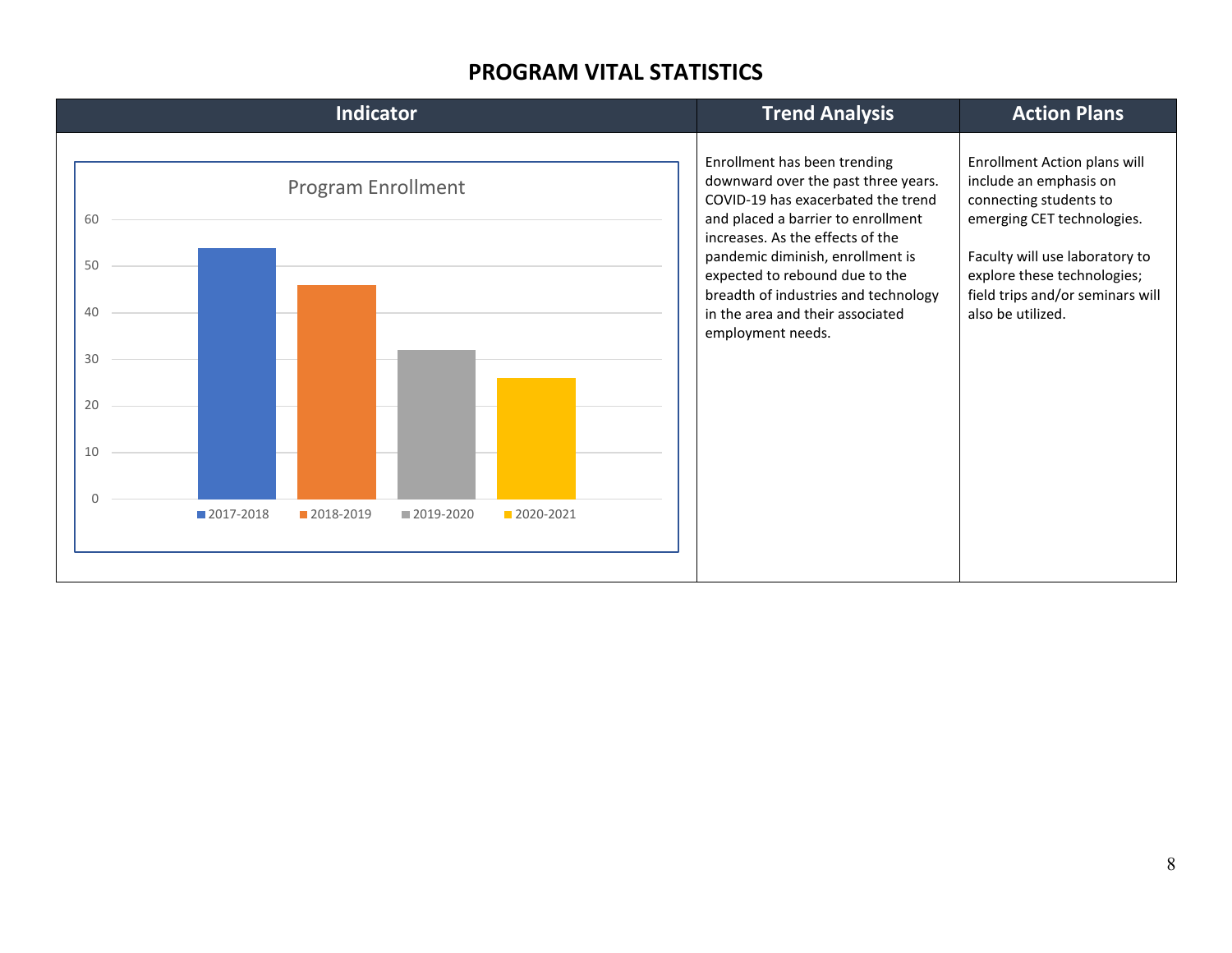| <b>Indicator</b>                                                                                                                                                                       | <b>Trend Analysis</b>                                                                                              | <b>Action Plans</b>                                                                                                                                                                                                                                                                                                                                                                                                                                                                                                                               |
|----------------------------------------------------------------------------------------------------------------------------------------------------------------------------------------|--------------------------------------------------------------------------------------------------------------------|---------------------------------------------------------------------------------------------------------------------------------------------------------------------------------------------------------------------------------------------------------------------------------------------------------------------------------------------------------------------------------------------------------------------------------------------------------------------------------------------------------------------------------------------------|
| <b>Fall to Spring Persistance</b><br>100%<br>90%<br>80%<br>70%<br>60%<br>50%<br>40%<br>30%<br>20%<br>10%<br>0%<br>2017-2018<br>2018-2019<br>2019-2020<br>2020-2021                     | 1 <sup>st</sup> to 2 <sup>nd</sup> term persistence has been<br>generally good save a one-year<br>anomaly.         | Persistence action plans will<br>include continued focus on<br>retention of students for both<br>FA and SP terms. We will need<br>to connect students to mentors<br>during their first term and<br>utilize applicable technologies<br>to engage and retain them.<br>Better data to measure 1st term<br>performance specifically will<br>help facilitate improved<br>retention strategies.<br>Faculty will use laboratory to<br>connect students to current<br>and emerging technologies;<br>field trips and/or seminars will<br>also be utilized. |
| <b>Fall to Fall Retention</b><br>100.00%<br>90.00%<br>80.00%<br>70.00%<br>60.00%<br>50.00%<br>40.00%<br>30.00%<br>20.00%<br>10.00%<br>0.00%<br>■ 2017-2018<br>2018-2019<br>■ 2019-2020 | Fall to Fall retention has been fair at<br>best over recent terms. This is a crucial<br>initiative moving forward. | Retention action plans will<br>include continued focus on<br>retaining students for their<br>freshman year at the College.<br>The faculty plan is to connect<br>students with mentors during<br>their first term and utilize<br>applicable technologies to<br>engage and retain them long<br>term.<br>Faculty will use laboratory to<br>connect students to current<br>and emerging technologies;<br>field trips and/or seminars will<br>also be utilized.                                                                                        |